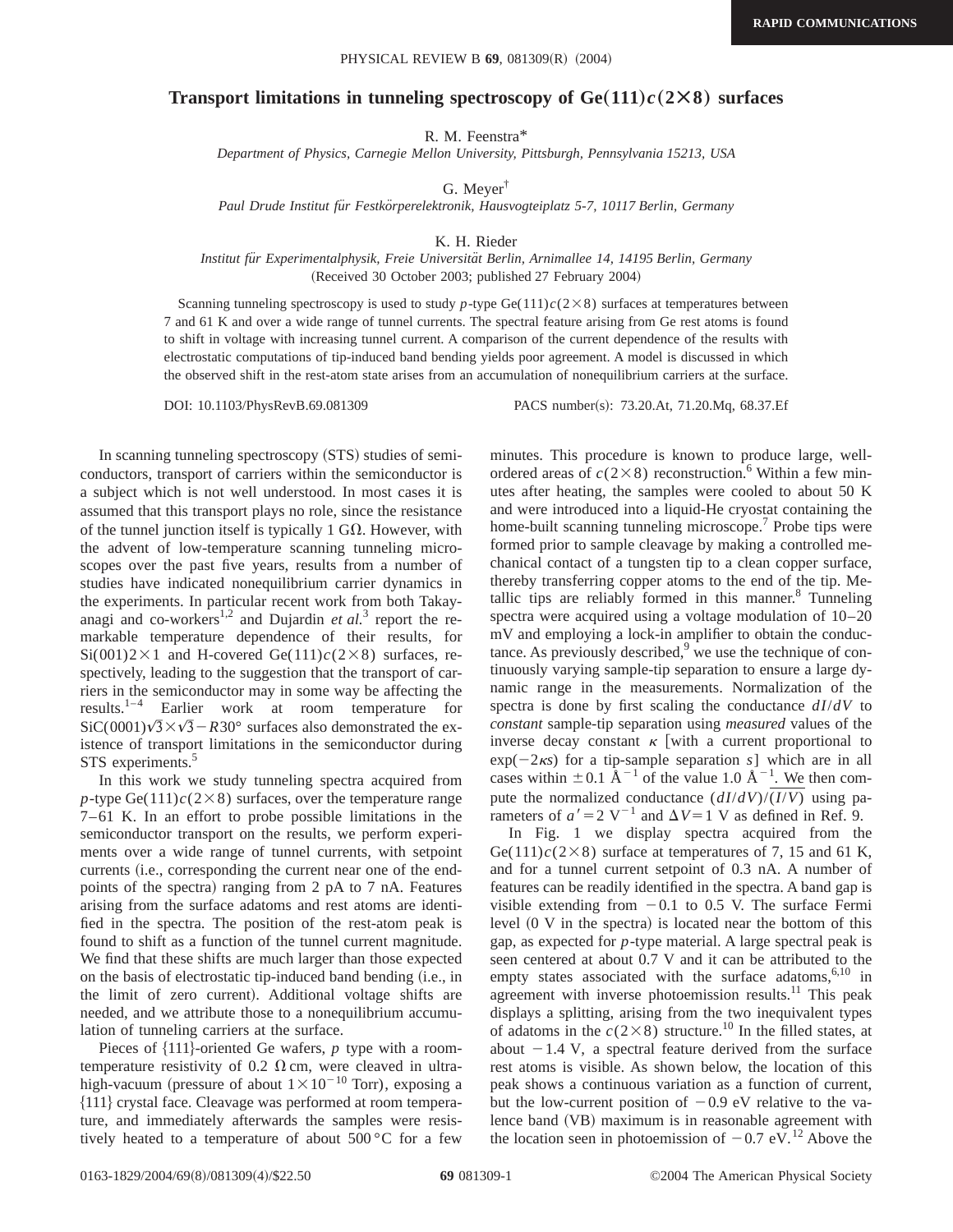

FIG. 1. Tunneling spectra obtained from the Ge(111) $c(2\times8)$ surface at various temperatures and with a current setpoint of 0.3 nA. Spectra are shown as (a)  $dI/dV$  at a constant tip-sample separation on a logarithmic scale (one order of magnitude per division) and (b) normalized conductance on a linear scale. The spectra at different temperatures are shifted vertically, for clarity. Adatom  $(A)$ , rest-atom  $(R)$ , valence band  $(V)$ , and conduction band  $(C)$  components in the spectra are indicated.

rest-atom band, for voltages extending up to  $-0.1$  V, the observed tunnel current derives from VB states. Finally, above the adatom band, at voltages above  $+1.0$  V, the current derives either from conduction band (CB) states or possibly from higher-lying surface bands.

Figure 2 displays the dependence of our results on the current setpoint. As the current increases the rest-atom peak is observed to shift, with relatively little change seen elsewhere in the spectra. Figure 3 summarizes our results for the location of the rest-atom peak, as a function of the tunnel current. The currents there correspond to the *actual* currents (not the setpoints) measured in each case for the rest-atom peak. For convenience we can *approximately* convert this current scale into a scale of sample-tip separation, as shown at the top of Fig. 3. This conversion is not exact since we are discussing spectral feature at different voltages, but over the voltage range of interest this separation scale is accurate for relative separations to within  $\pm$  0.2 Å. The zero in this separation scale is not precisely known, and we have assumed a separation of  $7 \text{ Å}$  for a current of  $1 \text{ nA}$  (tunneling resistance of about 1.5 G $\Omega$ ). Prior experiments have determined separations, for particular tunneling resistances, of 7.4 and 8.1 Å for 0.1  $\text{G}\Omega$ ,  $^{13,14}$  and 8.0 and 9.3 Å for 2  $\text{G}\Omega$ .  $^{15,16}$  Based on those results we can be quite confident that the actual zero of separation for the data in Fig. 3 is not *less* than that indicated on the graph, and it might be  $1-2$  Å greater than that shown there.

Let us now consider models which may account for our observations of Fig. 3. We clearly observe some band bend-



FIG. 2. Tunneling spectra for a temperature of 61 K and at various current setpoints. The rest-atom spectral peak is indicated by the ticmarks in (b).

ing in the semiconductor. In the zero-current limit we can compute this band bending simply by solving Poisson's equation for the three-dimensional tip-semiconductor system.<sup>17</sup> The two main parameters in such a computation are the radius of curvature of the probe tip and the contact potential (difference in work functions) between the tip and



FIG. 3. Observed position of the rest-atom peak, as a function of tunnel current and for various temperatures. Typical error bars are shown on a few points, indicating the variation in the results at different points on the surface and due to small (unintentional) variations in tip shape. Theoretical results for the peak position are shown by the lines, using a contact potential of 0 eV, probe-tip radii of 1 nm (dotted line),  $10$  nm (dot-dashed line), and  $100$  nm (dashed line), a contact potential of  $0.3$  eV, and a tip radius of  $100$  nm (solid line).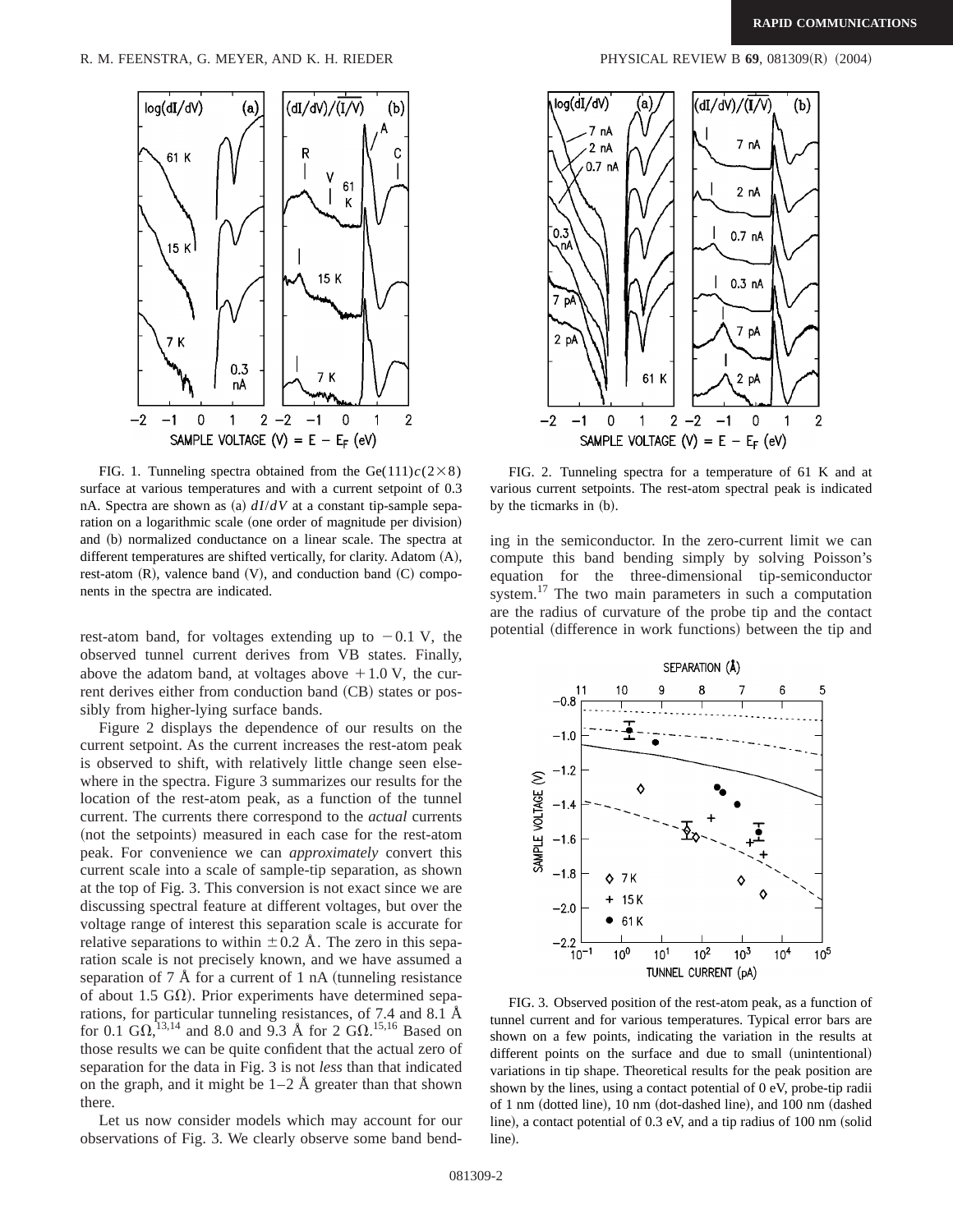

FIG. 4. Schematic energy band diagram for the observation of the rest-atom (RA) surface band. The Ge bulk VB and CB edges are indicated by  $E_V$  and  $E_C$ , respectively, and the adatom surface band is denoted AA. Fermi levels of the tip and sample are separated by an energy  $-eV$  where  $V < 0$  is the sample voltage relative to the tip. The semiconductor band bending at the surface is denoted by  $\phi_0$ . The energy of the rest-atom band below  $E_V$  is  $E_{RA}$ =0.7 eV.

sample. The opening angle of the tip shank can also be varied,<sup>17</sup> but we keep this fixed at 90° for the results shown here. We use for the computation the established photoemission result for the energy of the rest-atom state of 0.7 eV below the VB maximum.<sup>12</sup> We initially assume zero contact potential (i.e., flat band conditions for zero sample-tip voltage) which is consistent with our observed tunneling spectra. We compute band bending for a range of sample voltages, and search for the voltage at which the rest-atom states is aligned with the tip Fermi level, as pictured in Fig. 4. Results are shown in Fig. 3 for tip radii of 1, 10 and 100 nm, respectively. In all cases the agreement between the experimental results (for any given temperature) and the computations is poor. If we make the somewhat unrealistic assumption of a  $0.3$ -eV contact potential (tip work-function largest) for the 100-nm radius case then that result is shifted to lower-magnitude voltages, as shown, but the agreement with the data is still poor. We have also considered more complicated tip shapes, e.g., with flat spots or with small-radius hemispherical protrusions on the apex, but in no case do they produce improved agreement with the data of Fig. 3.

Summarizing the results of Fig. 3, in the computations we find a *gradual* increase in the rest-atom peak shift with decreasing tip-sample separation, but the observed results at each temperature vary 4–5 times faster. Also, the computational results contain no significant temperature dependence; the theoretical results of Fig. 3 are for 0 K, and the only effect of changing temperature is a small increase  $(14 \text{ meV at})$  $61 K$ ) in the position of the sample Fermi level that produces a shift in the rest-atom peak *opposite* to that observed. We therefore conclude that some new aspect of the physics is required to account for our observations of the rest-atom peak shift.

We adopt a model similar to that previously presented for Ge(111) $c$ (2×8) by Dujardin *et al.*<sup>3</sup> We assume that there is an accumulation of carriers, holes in the present case, at the semiconductor surface and/or in the near-surface region, due

to the tunnel current. The charge density of these nonequilibrium carriers will produce changes to the electrostatic potential profile, in particular producing additional band bending which may be temperature dependent. Furthermore, the high-current density and/or high fields in the tunnel junction may produce energy shifts to the rest-atom energy band which go beyond that expected from the simple electrostatic considerations discussed above.<sup>18,19</sup> Thus, although we have not identified the precise mechanism which gives rise to the shifts in the rest-atom band, we feel that the data clearly indicate the need for a new mechanism and one which likely involves limited transport through the rest-atom band.<sup>3</sup> A full understanding of this mechanism must also include explanations for (i) the relatively slow dependence of the observed shift with tunnel current (approximately logarithmic for currents above some critical value, as seen in the data of Fig. 3), and  $(ii)$  why we do not observe similar shifts in the location of the adatom spectral peaks (at positive voltages), i.e., these appear to have different behavior than the rest-atom peak.

The experimental results presented here are in good accord with those discussed previously by Dujardin *et al.*<sup>3</sup> for both clean and H-covered  $Ge(111)c(2\times8)$  surfaces. As temperature is reduced they observed a large decrease in the tunnel current between about  $-0.5$  and  $-0.1$  V, the region we identify as being VB derived. We see a similar decrease, but as a function of increasing tunnel current (in Fig. 2, the ratio of conductance near  $-0.5$  V compared to that at, say,  $+2.0$  V decreases greatly with increasing current). The temperature dependence in our results is relatively small since the range of varied temperatures is restricted, but if we include the prior room temperature results of Feenstra and  $Slavin<sup>6</sup>$  then this trend of decreasing VB current with decreasing temperature is apparent, in agreement with the data of Dujardin *et al.* Importantly, we identify the decrease in the VB current as arising from the shifting of the rest-atom state while the surface band gap (energies ranging from the VB maximum to the onset of the adatom states) remains *constant* in size, a small but significant modification on the interpretation of Dujardin *et al.*

We return for a moment to the spectra of Figs. 1 and 2 to comment upon an additional feature not mentioned above, namely, the occurrence of a discontinuity in the conductance at a voltage near  $-1.8$  V. This feature is seen in nearly all the spectra we have acquired. Detailed voltage-dependent imaging reveals that for sample voltages between  $-1.8$  V and 0 V the scanning tunneling microscopy images reveal the rest-atom states, as expected, $6,10$  whereas for voltages below  $-1.8$  V the images actually reveal the *adatom* states. (The adatom states are also seen at positive sample voltages, as expected<sup>6,10</sup>). We interpret the results in terms of an *inversion* of the occupation of the adatom states, i.e., by electrons tunneling directly from valence band states into the adatom band. This observation conclusively demonstrates that electrostatic tip-induced band bending is indeed occurring in the Ge. The magnitude of this tip-induced band bending is consistent with the computed results of Fig. 3, as will be discussed in detail elsewhere.<sup>20</sup> But again, the ob